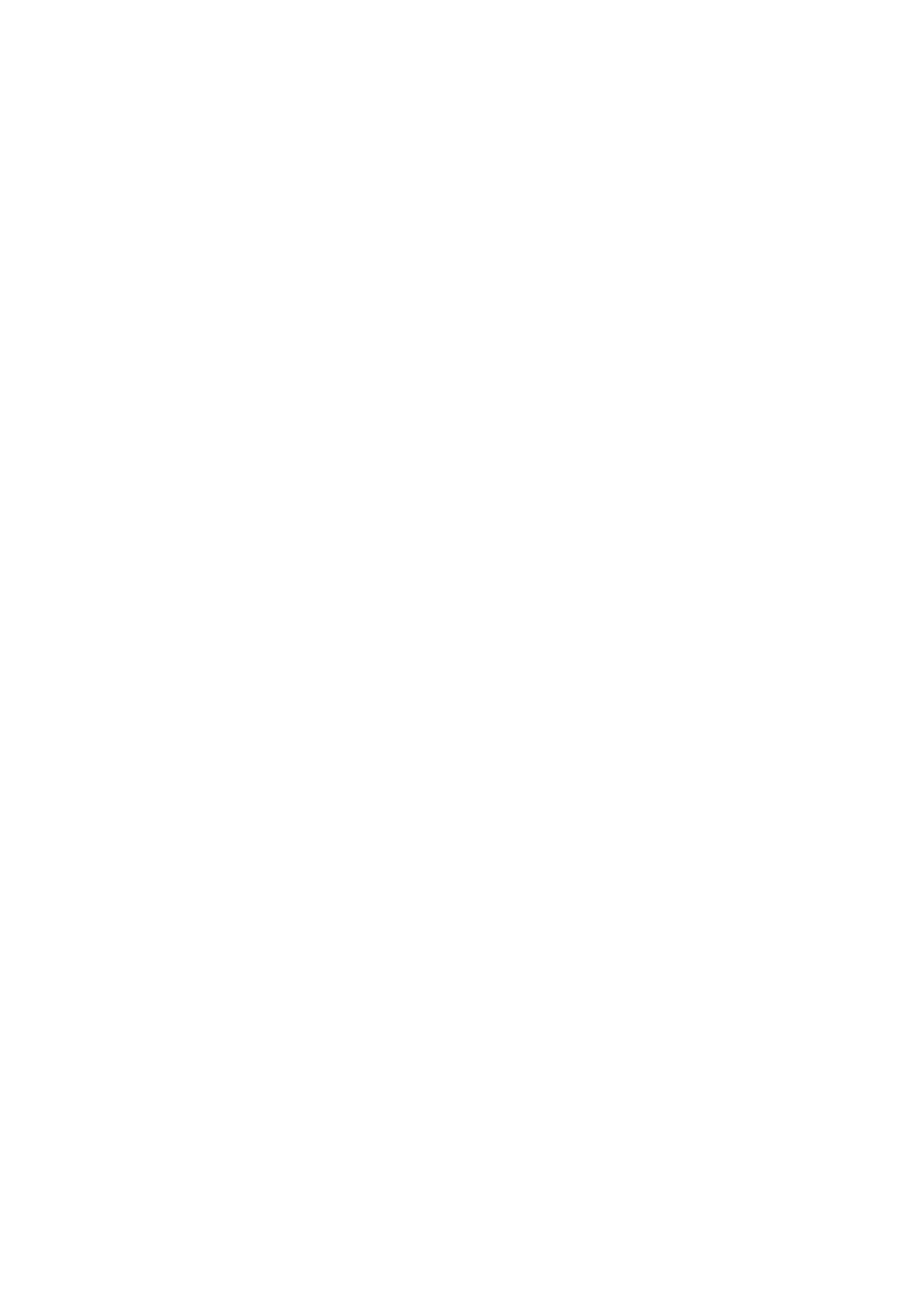Reprinted under the Reprints Act 1984 as at 8 April 2016

Western Australia

# Decimal Currency Act 1965

# **Contents**

| 1.  | Short title                                                                 | 1              |
|-----|-----------------------------------------------------------------------------|----------------|
| 2.  | Commencement                                                                |                |
| 3.  | Terms used                                                                  | $\mathbf{1}$   |
| 4.  | Amendments to Acts specified in First Schedule                              | 2              |
| 5.  | References to old currency to be construed as                               |                |
|     | references to new currency                                                  | 3              |
| 6.  | Completion of forms                                                         | $\overline{4}$ |
| 7.  | References to new currency                                                  | $\overline{4}$ |
| 8.  | Construction of references to currency to be direct                         |                |
|     | amendments to Acts and regulations on reprints                              | 5              |
| 9.  | Provisions of this Act not to apply in certain cases                        | 5              |
| 10. | Transactions in old currency after appointed day                            | 5              |
| 11. | Power to Governor to resolve doubts etc.                                    | 6              |
| 12. | Amendment of statutory instruments                                          | $\tau$         |
| 13. | Orders in Council                                                           | 8              |
| 14. | Construction of references to Currency Act 1963 of                          |                |
|     | Commonwealth                                                                | 8              |
|     | <b>First Schedule — Acts amended</b>                                        |                |
|     | <b>Second Schedule — Currency</b><br>equivalents                            |                |
|     | Part $A$ — Equivalents specified in the<br><b>Commonwealth Currency Act</b> |                |
|     | Part B — Examples of equivalents                                            |                |

As at 08 Apr 2016 Version 03-a0-03 page i  $\mathbf{F}$  from which was the set that we besite for further information  $\mathbf{F}$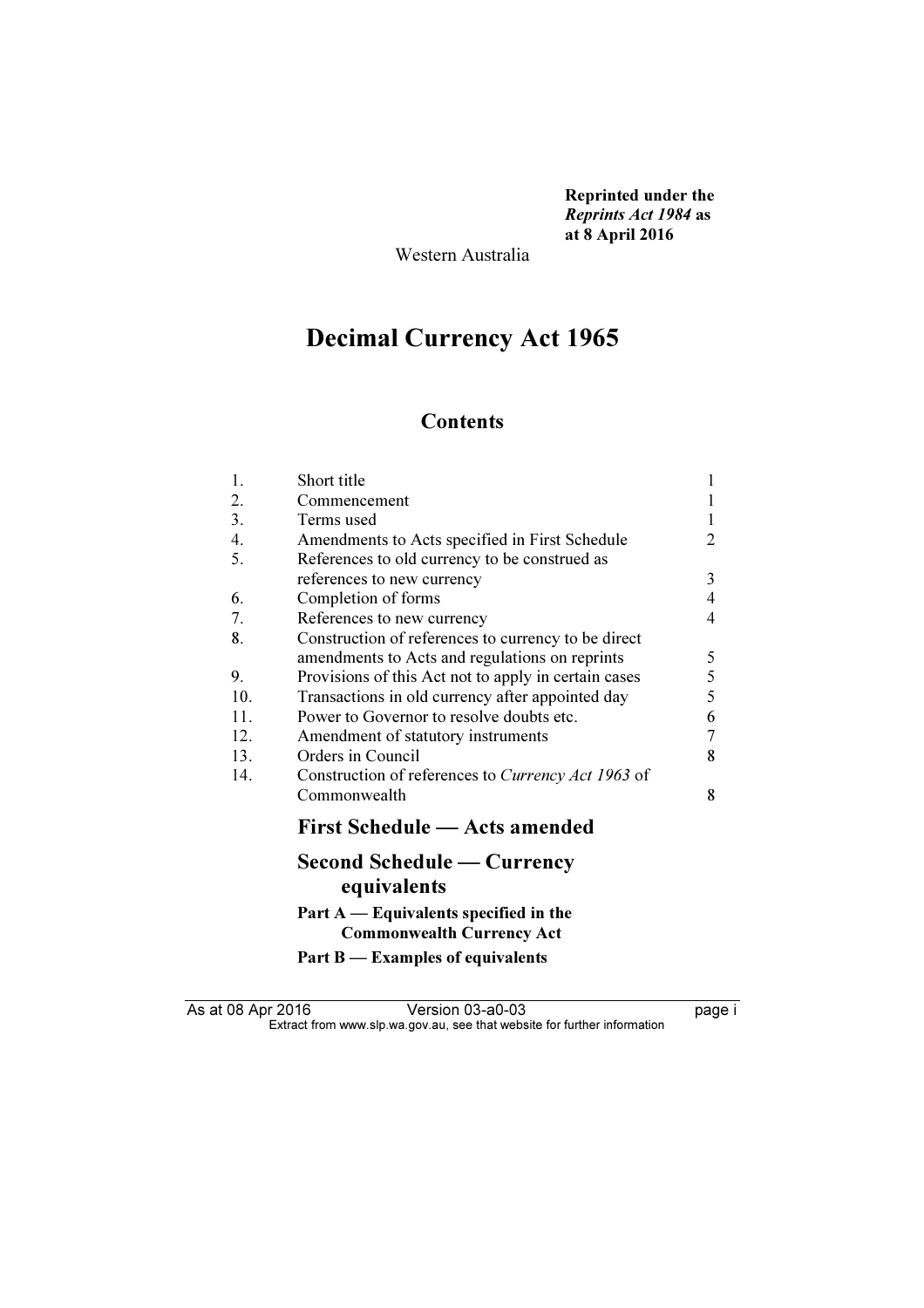**Contents** 

# Third Schedule — Recommendations for Notation in Decimal **Currency Notes**

Compilation table 13

Defined terms

page ii Version 03-a0-03 As at 08 Apr 2016 Extract from www.slp.wa.gov.au, see that website for further information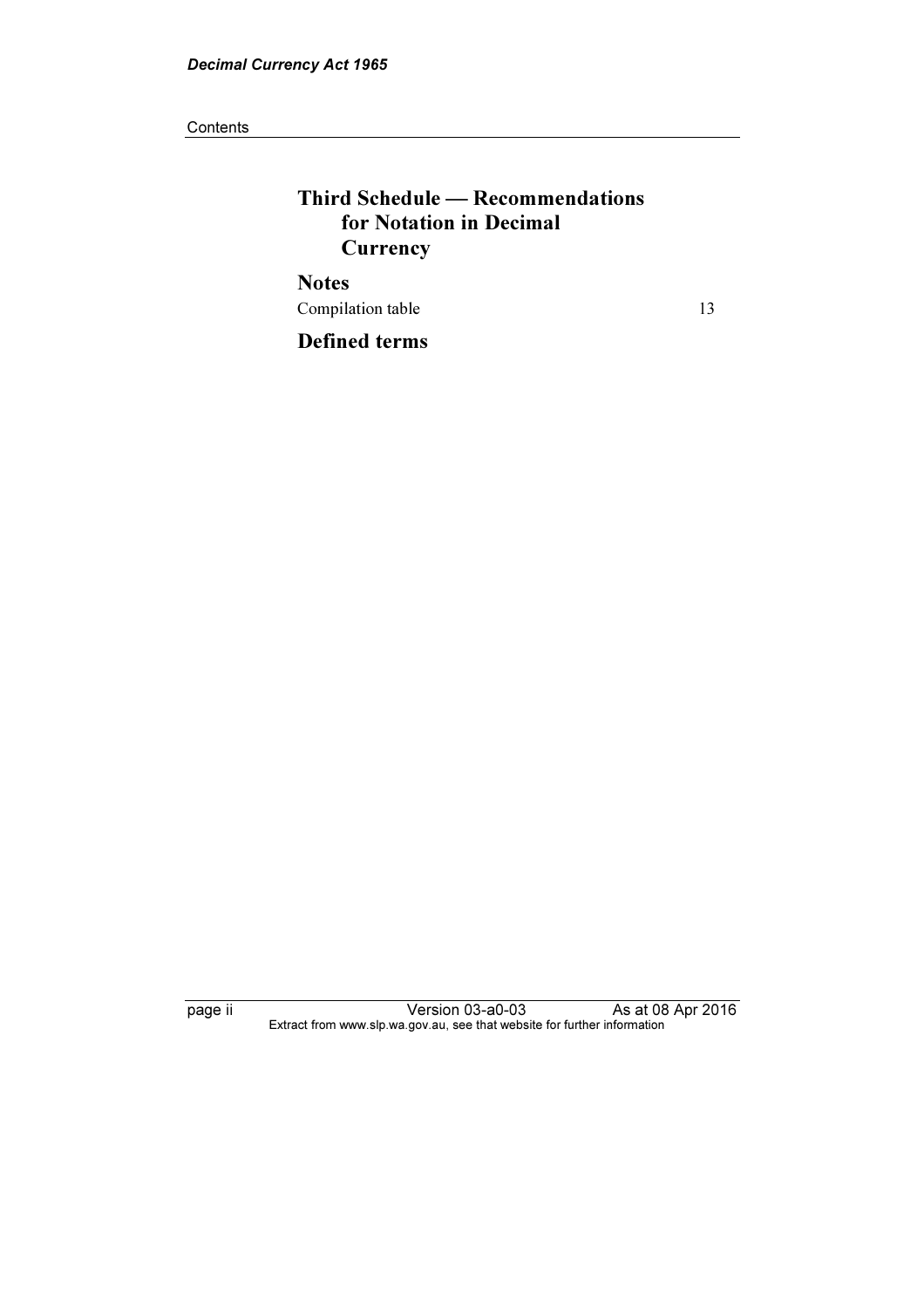

Reprinted under the Reprints Act 1984 as at 8 April 2016

# Decimal Currency Act 1965

An Act to amend the law of the State in consequence of the adoption in Australia of decimal currency; and for incidental and other purposes.

## 1. Short title

This Act may be cited as the *Decimal Currency Act 1965*<sup>1</sup>.

# 2. Commencement

- (1) The provisions of this Act, except sections 4 to 9, both inclusive, shall come into operation on the day on which this Act receives the Royal Assent<sup>1</sup>.
- (2) Sections 4 to 9, both inclusive, of this Act shall come into operation on 14 February 1966.

# 3. Terms used

In this Act unless the contrary intention appears —

appointed day means 14 February 1966;

**Commonwealth Currency Act means the Currency Act 1965 of** the Commonwealth, as amended from time to time, or any Act enacted in substitution for that Act;

#### law of the State means —

- (a) an Act; and
- (b) any regulation, rule, local law or by-law made under or having effect by virtue of an Act; and

As at 08 Apr 2016 Version 03-a0-03 page 1<br>Extract from www.slp.wa.gov.au, see that website for further information  $\mathbf{F}$  from which was the set that we besite for further information  $\mathbf{F}$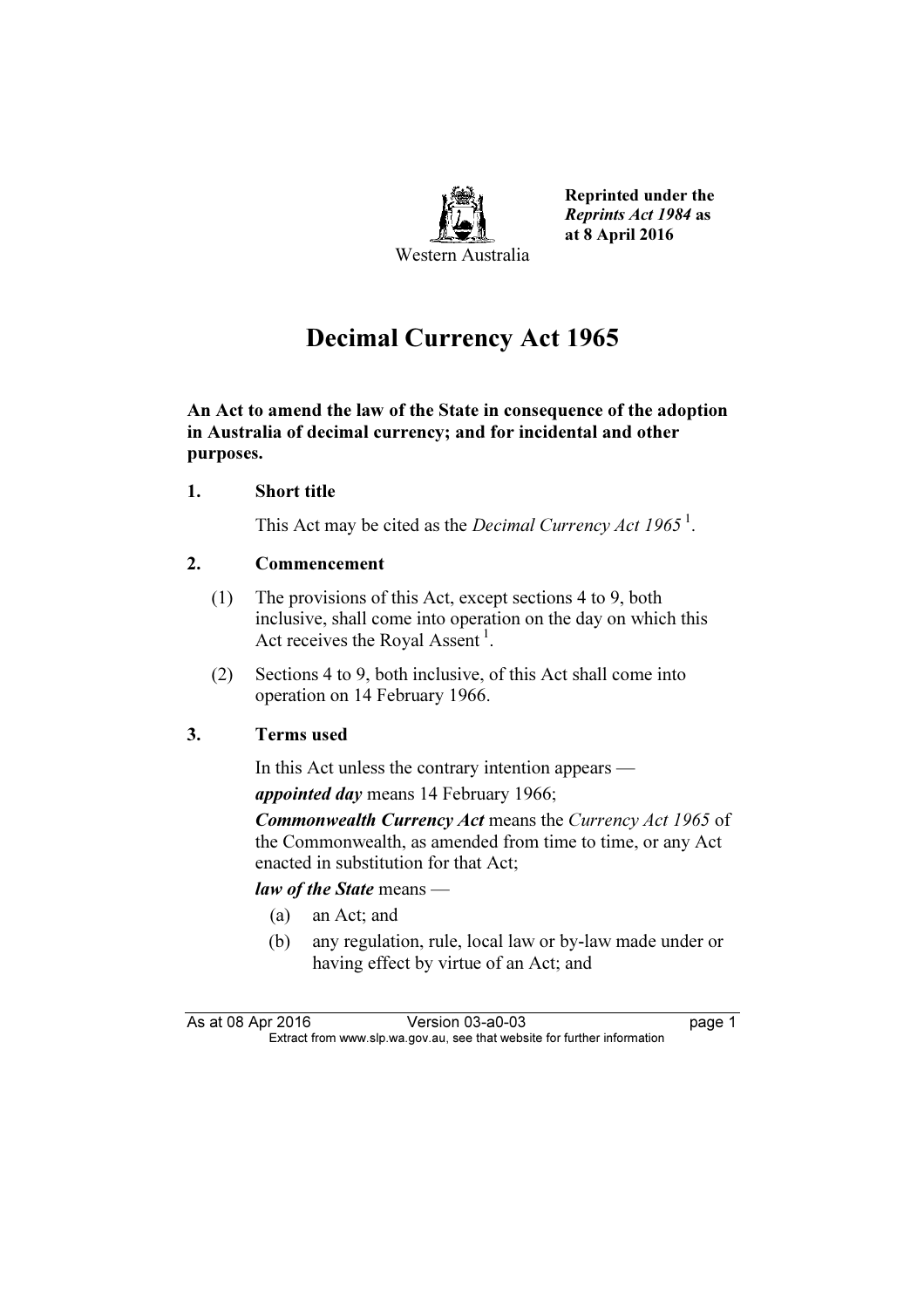(c) any statutory instrument;

new currency means the currency of Australia provided for by the Commonwealth Currency Act;

old currency means the currency provided for by the Coinage Act 1909 of the Commonwealth repealed by the Commonwealth Currency Act;

statutory instrument includes any proclamation, order in council, determination, award, fixation, order, or other instrument made under the authority, or having effect by virtue, of an Act or of any regulation, rule, local law or by-law made under an Act; but does not include —

- (a) a judgment or order given or made by a court, judge, magistrate or justice in any civil or criminal proceedings; or
- (b) any instrument that the Governor by Order in Council declares, either specifically or by reference to the class to which the instrument belongs, is not a statutory instrument.

[Section 3 amended by No. 14 of 1996 s. 4.]

## 4. Amendments to Acts specified in First Schedule

- (1) Each of the Acts specified in the First Schedule<sup>2</sup> is amended to the extent to which the Act so specified is expressed in that Schedule to be amended, and subject thereto by substituting for every reference in that Act to an amount of money in terms of the old currency the reference that in accordance with the provisions of section 5 would be read and construed as the reference to a corresponding amount of money in terms of the new currency.
	- (2) An Act as and when amended pursuant to this section may be cited showing the figures representing the year of its passing followed by the passage "-1965"<sup>3</sup>.

page 2 Version 03-a0-03 As at 08 Apr 2016<br>Extract from www.slp.wa.gov.au, see that website for further information  $\mathbf{F}$  from which was the set that we besite for further information  $\mathbf{F}$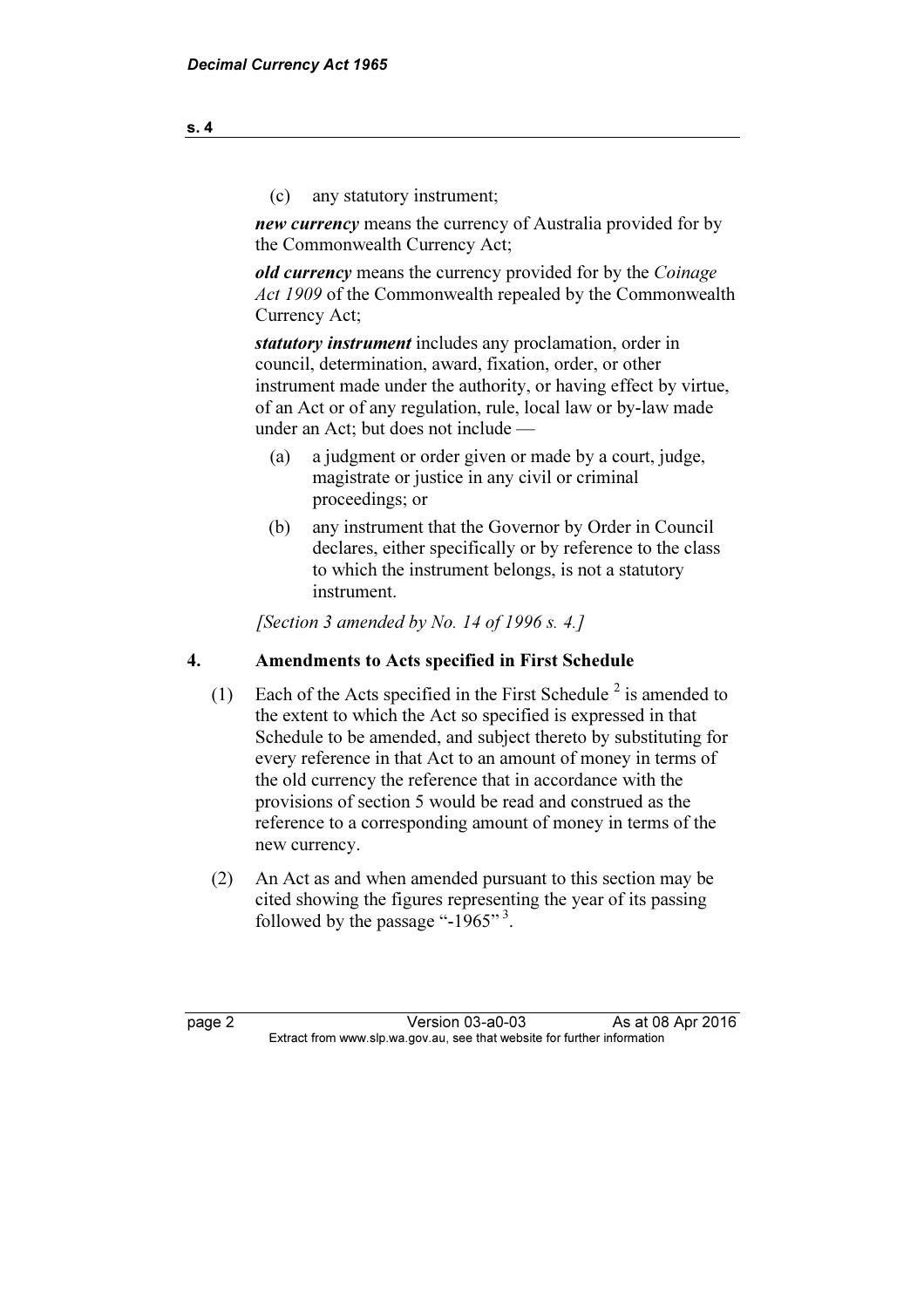#### 5. References to old currency to be construed as references to new currency

- (1) Subject to section 4 and to subsections (2), (3) and (4) of this section, a reference in a law of the State to an amount of money in terms of the old currency shall, unless the context is such that it would be inappropriate or the contrary intention appears, be read and construed as a reference to a corresponding amount of money in terms of the new currency calculated on the basis of the equivalents specified in subsection (4) of section 8 of the Commonwealth Currency Act.
- (2) Where such a reference as is referred to in subsection (1) is to a percentage or other proportion expressed in terms of money, that reference however expressed shall be read and construed as a reference to an equivalent percentage or other proportion expressed in terms of money in the new currency.
- (3) A provision in any law of the State that an amount of money shall be calculated to the nearest pound, to the nearest shilling, or to the nearest penny shall be read and construed as a provision that such amount shall be calculated —
	- (a) to the nearest dollar, in the case of a reference to the nearest pound; and
	- (b) to the amount of 10 cents or the nearest multiple of 10 cents, in the case of a reference to the nearest shilling; and
	- (c) to the nearest cent, in the case of a reference to the nearest penny.
- (4) For the purposes of this section a guinea is one pound one shilling in denominations of money in the old currency.
- (5) For facilitating the construction of this section
	- (a) the equivalents that are specified in subsection (4) of section 8 of the Commonwealth Currency Act are set out in Part A of the Second Schedule to this Act;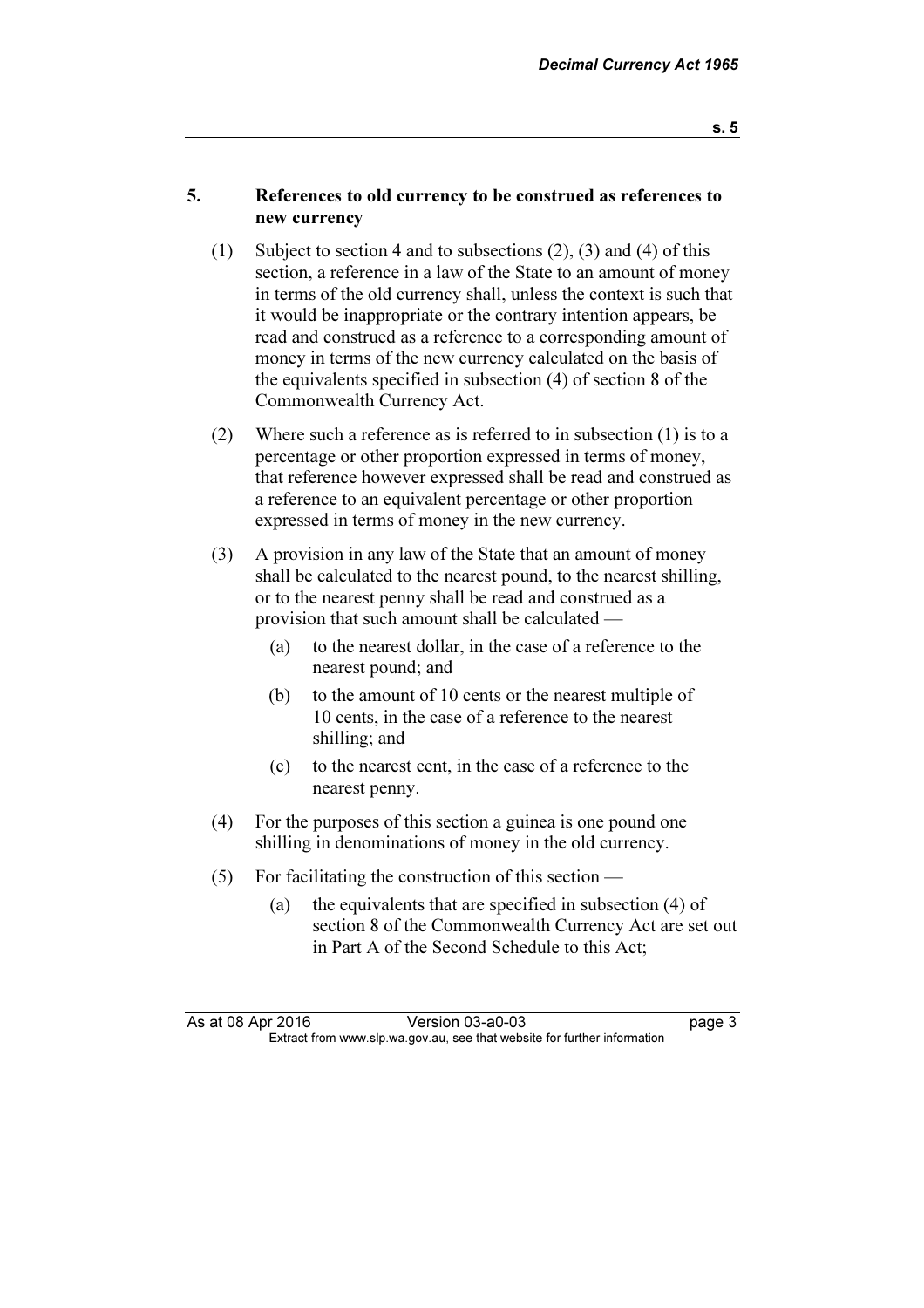(b) examples of the manner of expression, where applicable, of equivalent percentages and other proportions of money in the new currency to which percentages and other proportions expressed in terms of money in the old currency are construed to refer by reason of subsection (2), are set out in Part B of the Second Schedule.

# 6. Completion of forms

 Where a law of the State contains a form that refers to an amount of money in terms of the old currency or provides for an amount of money to be specified in that currency, a person using the form may complete it in such a manner as to set forth the equivalent of that amount in terms of the new currency.

## 7. References to new currency

- (1) Where in any provision of a law of the State an amount of money in terms of the old currency is expressed in tabular, columnar or other similar form under or in relation to all or any of the words, "pounds, shillings and pence" or to all or any of the symbols "£ s d", or any word or symbols of like import, the word "dollars" or a symbol denoting that denomination of money in the new currency shall be substituted for that word or words or symbol or symbols in the appropriate position, and that provision shall, if necessary, be amended to the necessary extent accordingly.
- (2) Where after the appointed day a reference to an amount of money in terms of the new currency is expressed in figures in a law of the State, that reference shall denote the amount of money by a symbol denoting the dollar followed by such figures expressing that amount of money as are appropriate to the particular case, and any such reference may be so denoted in accordance with the recommendations as to notation in the new currency set out in the Third Schedule.

page 4 Version 03-a0-03 As at 08 Apr 2016<br>Extract from www.slp.wa.gov.au, see that website for further information  $\mathbf{F}$  from which was the set that we besite for further information  $\mathbf{F}$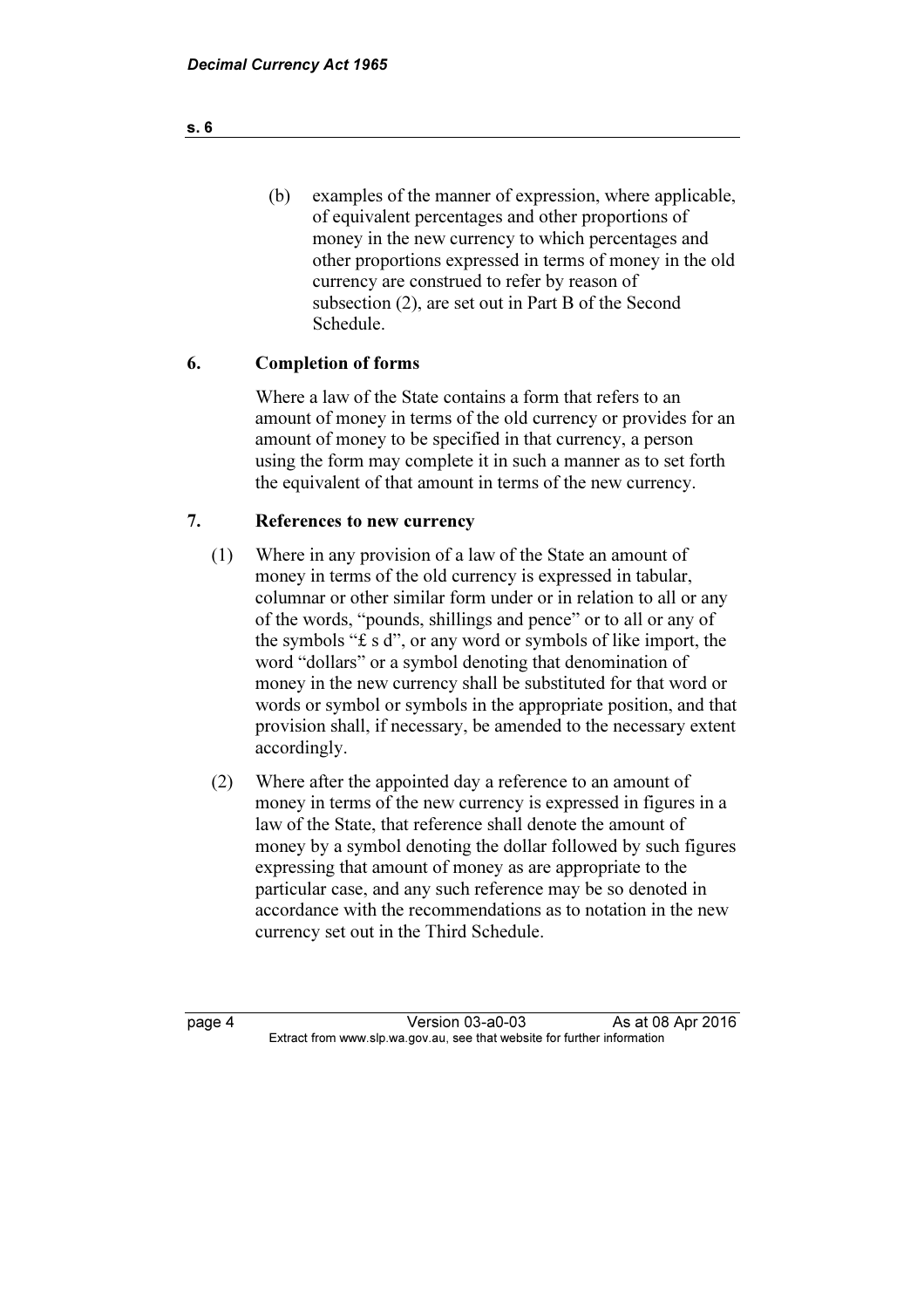#### 8. Construction of references to currency to be direct amendments to Acts and regulations on reprints

- (1) Where a reference in any Act or regulation to an amount of money in terms of the old currency is by force of this Act read and construed as a reference to a corresponding amount of money in terms of the new currency, that construction shall, on any reprint of that Act pursuant to the *Amendments Incorporation Act 1938*<sup>4</sup>, or on any reprint of the regulations containing that regulation pursuant to the Reprinting of Regulations Act  $1954^4$ , be and be deemed to be for the purposes of that reprint an amendment to that Act, or as the case may be, that regulation.
- (2) The amendments effected to any regulation as referred to in this section are not, and shall not be deemed to be, regulations to which the provisions of section 36 of the *Interpretation* Act 1918  $\frac{1}{5}$  apply and are not subject to those provisions.
- (3) In this section the term regulation includes rule, local law and by-law.

[Section 8 amended by No. 14 of 1996 s. 4.]

#### 9. Provisions of this Act not to apply in certain cases

The provisions of section  $4^2$  and 5 do not apply to any reference in a law of the State to an amount of money expressed in terms of a currency other than the currency of Australia, or in respect of any law of the State or any provision of any such law that has expired or ceased to have effect, or is spent or has become exhausted, but which law or provision has not been repealed or revoked.

#### 10. Transactions in old currency after appointed day

 (1) Where after the appointed day any matter or thing relating to money is by virtue of the provisions of Part V of the Commonwealth Currency Act made, executed, entered into or done according to the old currency, any amount payable under

As at 08 Apr 2016 Version 03-a0-03 page 5<br>Extract from www.slp.wa.gov.au, see that website for further information  $\mathbf{F}$  from which was the set that we besite for further information  $\mathbf{F}$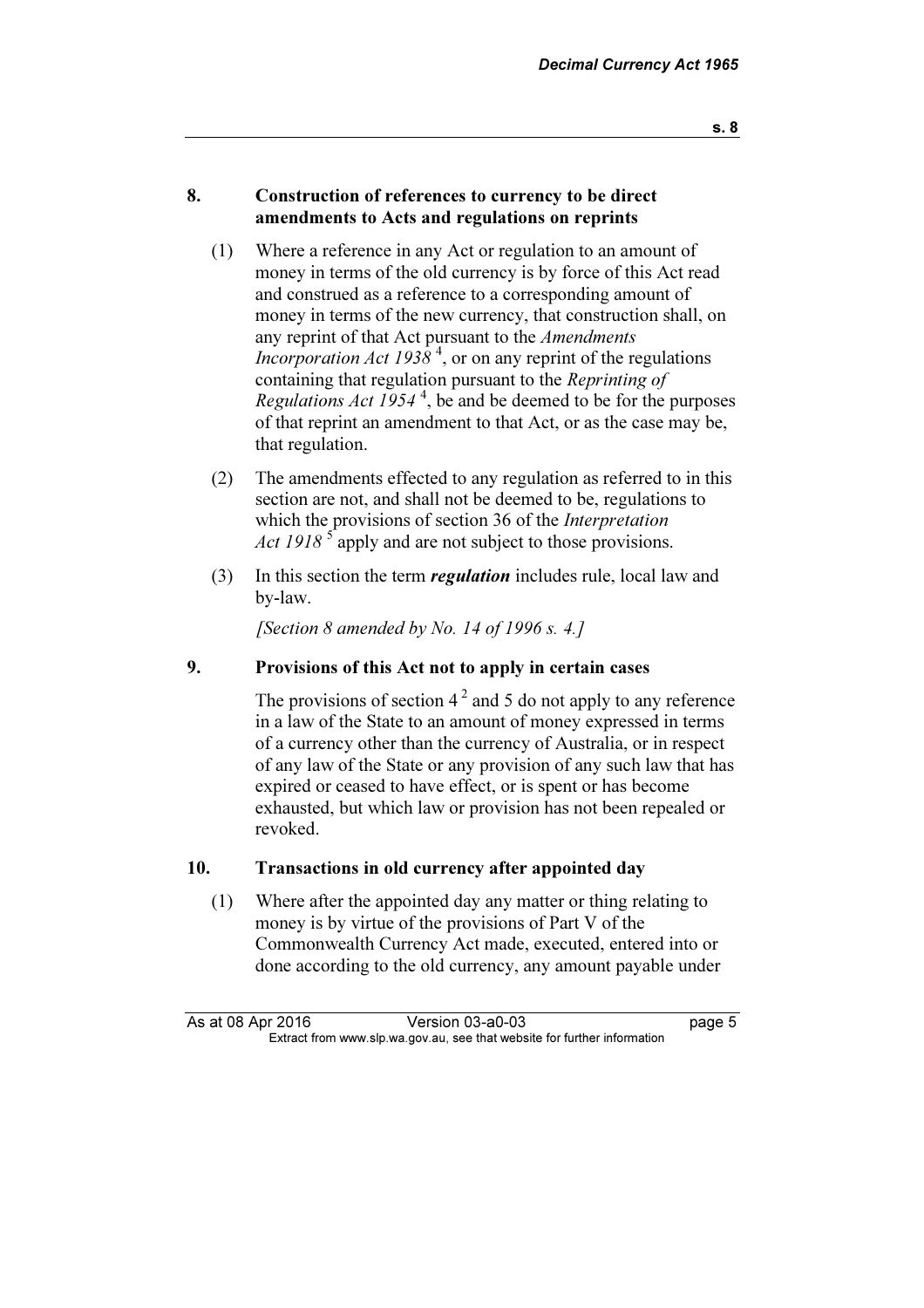or for the purposes of any law of the State in respect of that matter or thing shall be the amount in terms of the new currency that would be payable if the references in the old currency in that matter or thing were expressed in the new currency on the basis of the equivalents specified in subsection (4) of section 8 of the Commonwealth Currency Act.

 (2) In and for the purposes of this section, the expression matter or thing includes payment, sale, security for money, contract, agreement, deed, instrument, transaction and dealing.

## 11. Power to Governor to resolve doubts etc.

- (1) The Governor may by Order in Council give such directions and take such actions, not inconsistent with this Act, as in his opinion are necessary or convenient for the administration of this Act or for carrying out its objects and purposes.
- (2) Without in any way limiting the generality of subsection (1), Orders in Council may be made for or with respect to —
	- (a) resolving doubts or difficulties arising, or which in the opinion of the Governor may arise, in respect of the correspondence (calculated on the basis of the equivalents specified in subsection (4) of section 8 of the Commonwealth Currency Act) of amounts of money, or percentages or other proportions expressed in terms of money, in the old currency referred to in a law of the State to which section 5 applies, to amounts of money or percentages or other proportions expressed in terms of the new currency;
	- (b) correcting any errors or anomalies that in the opinion of the Governor have arisen in the substitution of references to amounts of money, or percentages or other proportions affecting money, in respect of the old currency to amounts of money, percentages or other proportions in respect of the new currency;
	- (c) declaring that any reference to an amount of money in the old currency, including any reference to a percentage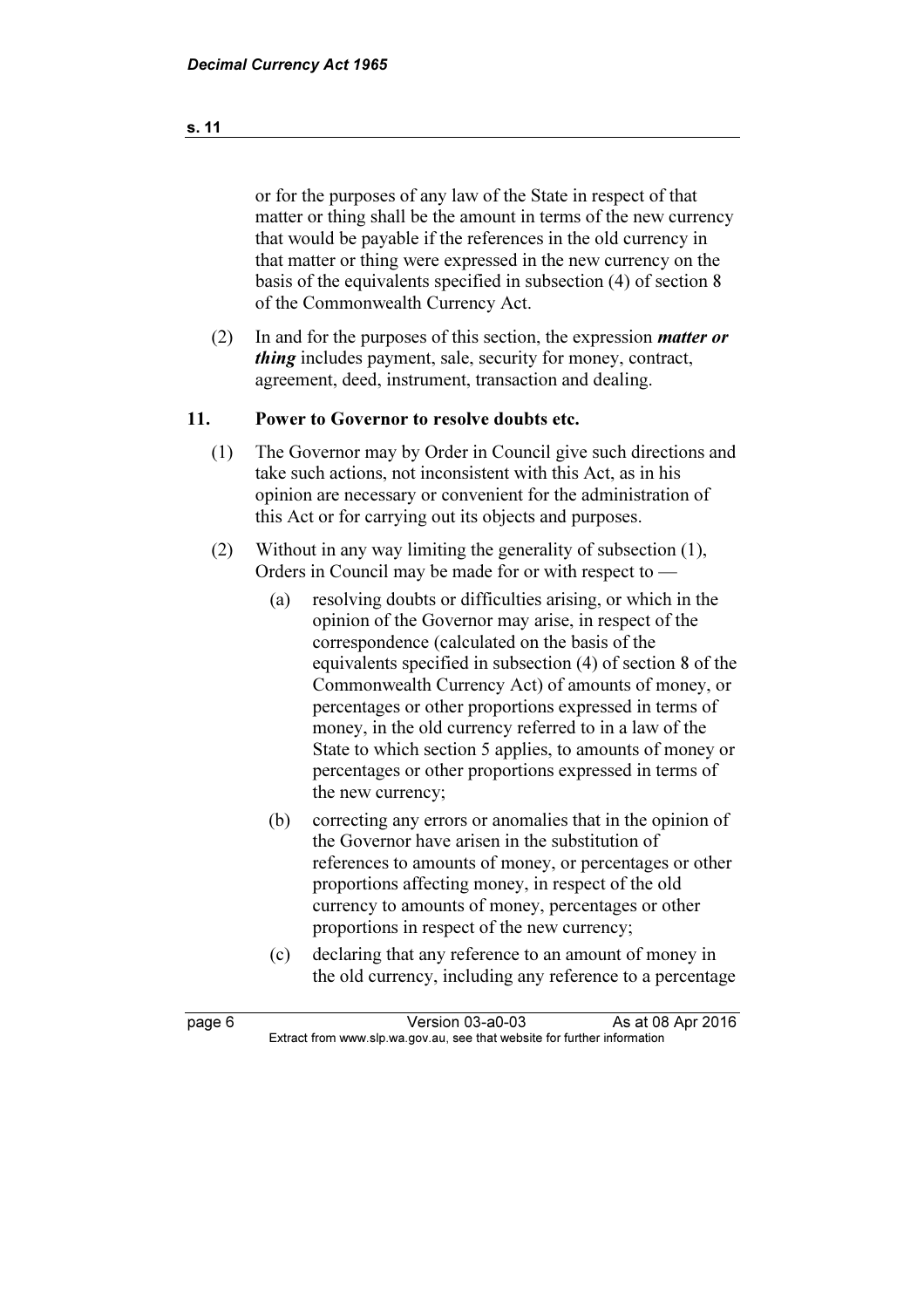or other proportion affecting money, that has been amended or substituted pursuant to the provisions of this Act be not amended or substituted;

 (d) amending the First Schedule by adding thereto any Act or any provision of any Act requiring amendment in consequence of this Act or the adoption of the new currency and specifying particulars of the amendments to be made to the Act or provision so added.

## 12. Amendment of statutory instruments

- (1) Notwithstanding anything to the contrary in any Act or law the Governor, on the recommendation of the Minister administering the law of the State under which a regulation or statutory instrument has been made, may, if he considers it necessary in order to give effect to the objects of this Act, by Order in Council amend that regulation or statutory instrument —
	- (a) for the purpose of substituting a reference to an amount of money in terms of the new currency for any reference in that regulation or statutory instrument to an amount of money in terms of the old currency; and
	- (b) for any purpose ancillary to or consequent upon any such substitution,

 and every such amendment shall take effect on the day specified in the Order, not being a day earlier than the appointed day, but if no such day is so specified shall take effect on the date of the publication of that Order in the Government Gazette, or if that date is earlier than the appointed day, then on and after the appointed day.

 (2) An Order made pursuant to this section may be made without regard to any method prescribed by law for the amendment of a regulation or statutory instrument of the kind in question or to the fact that any such regulation or statutory instrument may be incapable of amendment apart from this section.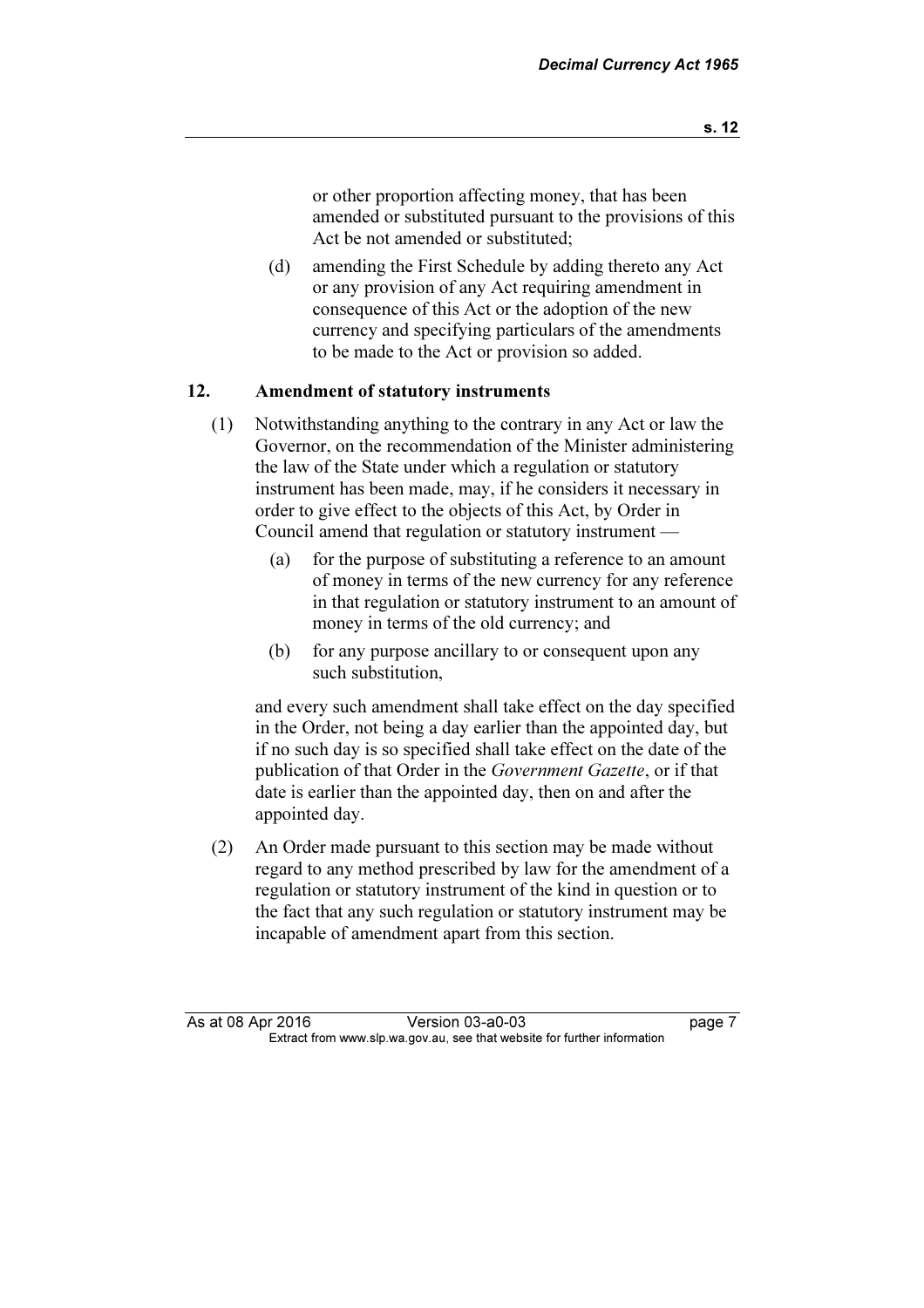- (3) An amendment made by an Order under this section shall not affect the scope or period of operation of the regulation or statutory instrument amended thereby or be the subject of any appeal or disallowance or similar procedure, but every regulation or statutory instrument so amended shall in all other respects take effect subject to the amendment from the day on which under this section it becomes effective.
- (4) In this section the term regulation includes rule, local law and by-law.

[Section 12 amended by No. 14 of 1996 s. 4.]

## 13. Orders in Council

- (1) Subject to section 12, an Order in Council made under this Act takes effect according to its tenor on the day specified in the Order as that on which it takes effect, but if a day is not so specified, takes effect on the day of the publication of that Order in the Government Gazette.
- (2) An Order in Council made under this Act may be varied or cancelled, or an error in an Order may be rectified, by the Governor by a subsequent Order in Council.

## 14. Construction of references to Currency Act 1963 of Commonwealth

 Where in any law of the State passed or made before the appointed day there is a reference to the date of the commencement of Part II of the Currency Act 1963 of the Commonwealth, that reference shall be read and construed as a reference to the appointed day.

[15. Omitted under the Reprints Act 1984 s.  $7(4)(e)$ .]

page 8 Version 03-a0-03 As at 08 Apr 2016<br>Extract from www.slp.wa.gov.au, see that website for further information  $\mathbf{F}$  from which was the set that we besite for further information  $\mathbf{F}$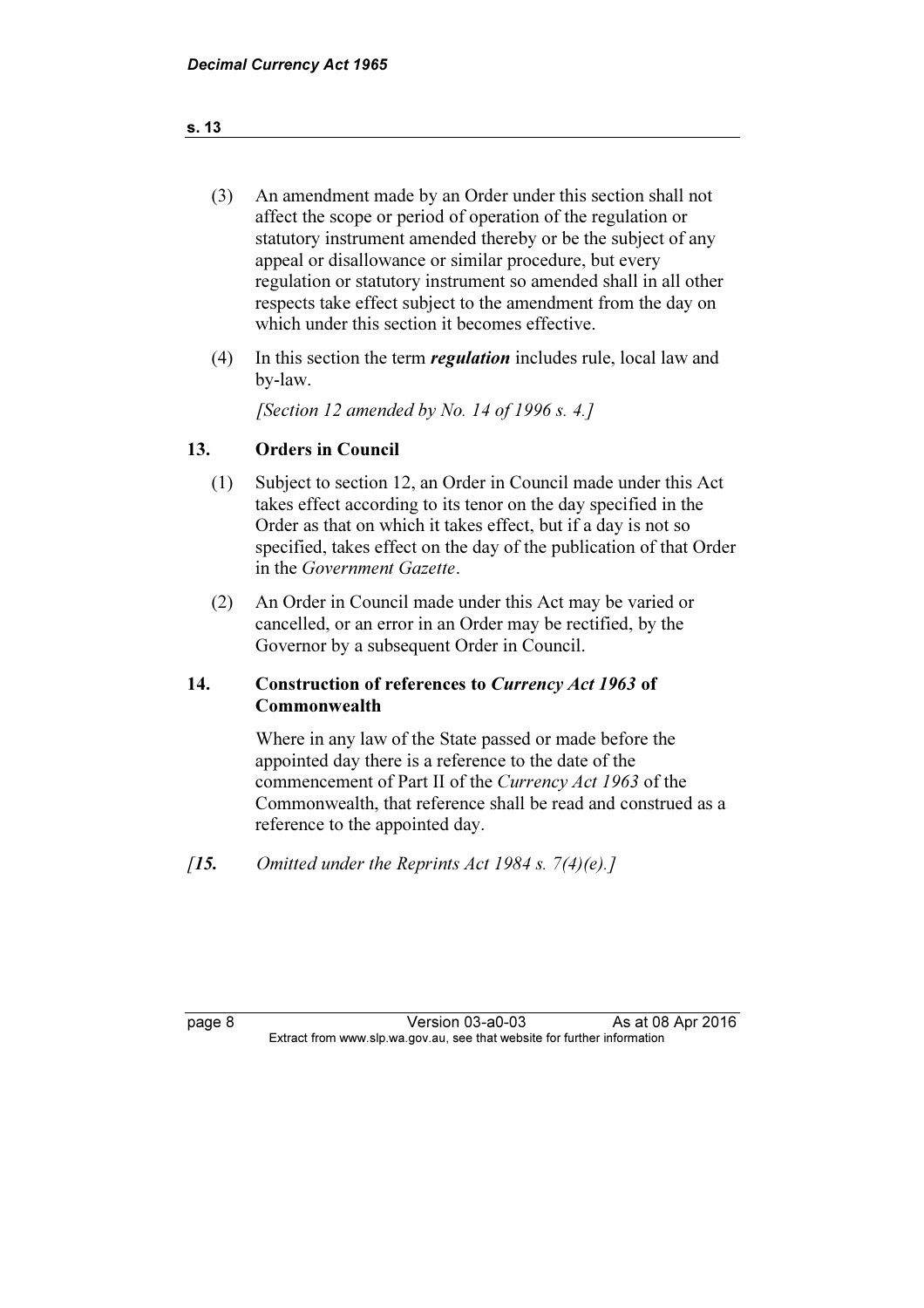# First Schedule — Acts amended

 $[s. 4(1)]$ 

[Heading inserted by No. 19 of 2010 s.  $16(2)$ .]

| Title of Act                                               | <b>Provision Amended</b> | Amendment |  |  |
|------------------------------------------------------------|--------------------------|-----------|--|--|
| [Items omitted under the Reprints Act 1984 s. $7(4)(e)$ .] |                          |           |  |  |

 [First Schedule amended by No. 85 of 1975 s. 2; amended in Gazette 13 Dec 1991 p. 6177.]

As at 08 Apr 2016 Version 03-a0-03 Page 9 Extract from www.slp.wa.gov.au, see that website for further information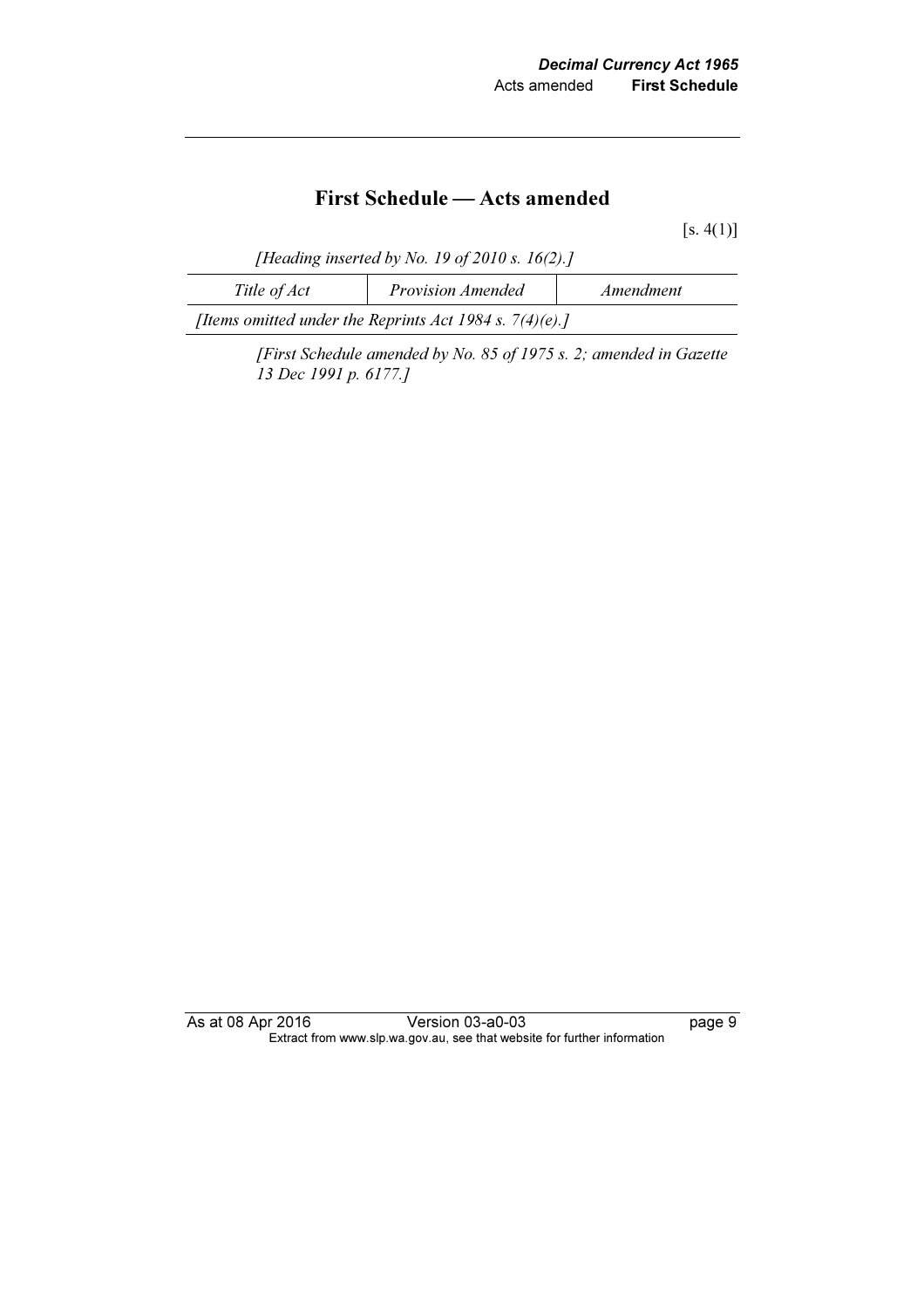# Second Schedule — Currency equivalents

 $[s. 5(5)]$ 

[Heading inserted by No. 19 of 2010 s. 16(3).]

# Part A — Equivalents specified in the Commonwealth Currency Act

| [Heading inserted by No. 19 of 2010 s. 16(3).] |  |                        |  |
|------------------------------------------------|--|------------------------|--|
| One sovereign or pound                         |  | Two dollars.           |  |
|                                                |  | Ten cents.             |  |
|                                                |  | Five-sixths of a cent. |  |

#### Part B — Examples of equivalents

[Heading inserted by No. 19 of 2010 s. 16(4).]

Examples of Percentages

| Expressed in Old Currency                               | Equivalent expressed in<br>New Currency |
|---------------------------------------------------------|-----------------------------------------|
| Five pounds per centum                                  | Five per centum                         |
| Five pounds seven shillings and six<br>pence per centum | Five and three-eighths per centum       |
| Twelve and one-half pounds per centum                   | Twelve and one-half per centum          |

Examples of Proportions

| Expressed in Old Currency             | Equivalent expressed in<br>New Currency        |
|---------------------------------------|------------------------------------------------|
| Three-eighths of a penny in the pound | Five thirty-seconds of a cent in<br>the dollar |
| One halfpenny in the pound            | Five twenty-fourths of a cent in<br>the dollar |
| One penny in the pound                | Five-twelfths of a cent in the<br>dollar       |
| Two pence in the pound                | Five-sixths of a cent in the dollar            |

page 10 Version 03-a0-03 As at 08 Apr 2016 Extract from www.slp.wa.gov.au, see that website for further information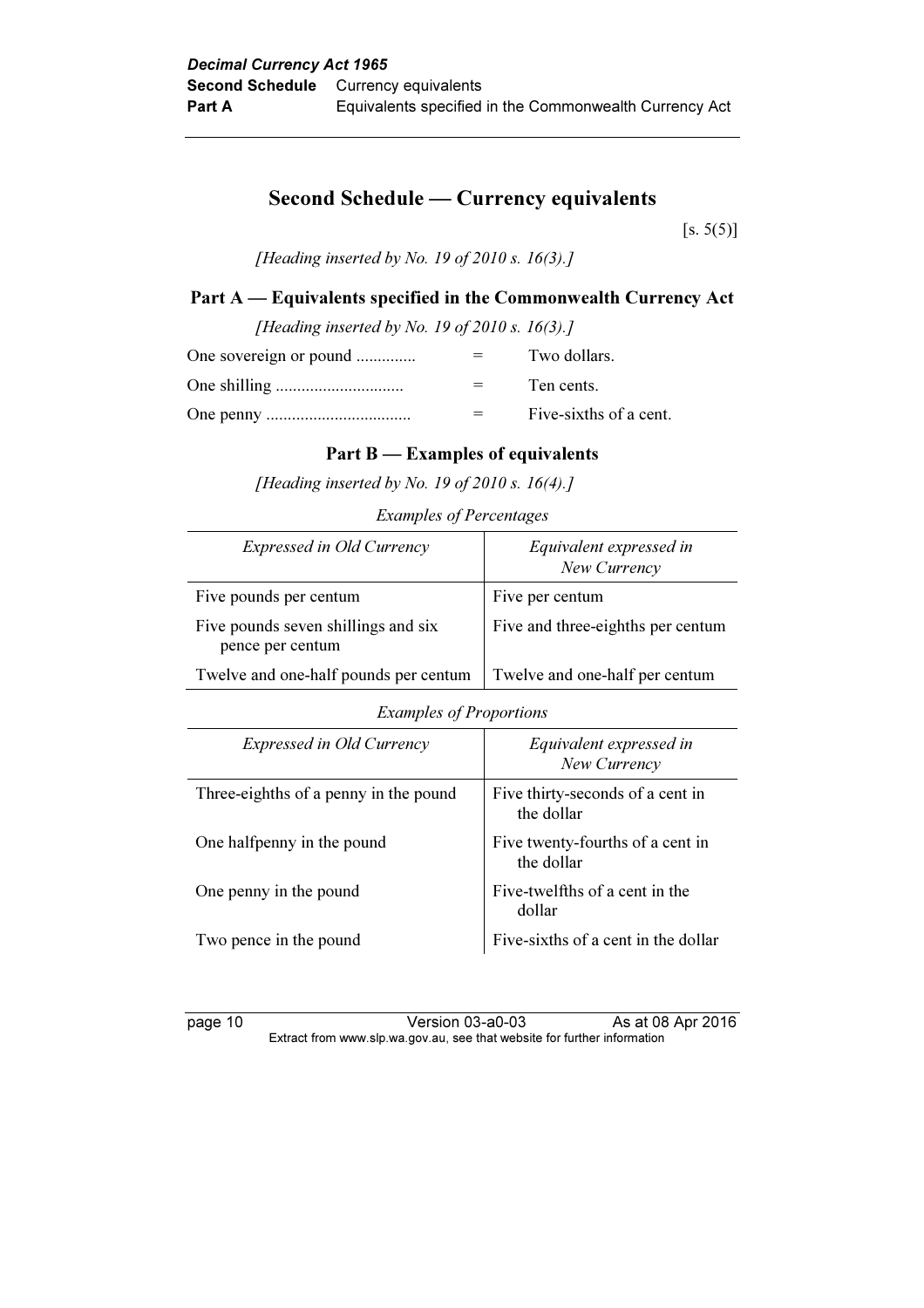| <b>Expressed in Old Currency</b>             | Equivalent expressed in<br>New Currency    |
|----------------------------------------------|--------------------------------------------|
| Three pence in the pound                     | One and one-quarter cents in the<br>dollar |
| Six pence in the pound                       | Two and one-half cents in the<br>dollar    |
| Eight pence in the pound                     | Three and one-third cents in the<br>dollar |
| One shilling in the pound                    | Five cents in the dollar                   |
| One shilling and three pence in the<br>pound | Six and one-quarter cents in the<br>dollar |
| Two shillings in the pound                   | Ten cents in the dollar                    |

As at 08 Apr 2016 Version 03-a0-03 page 11 Extract from www.slp.wa.gov.au, see that website for further information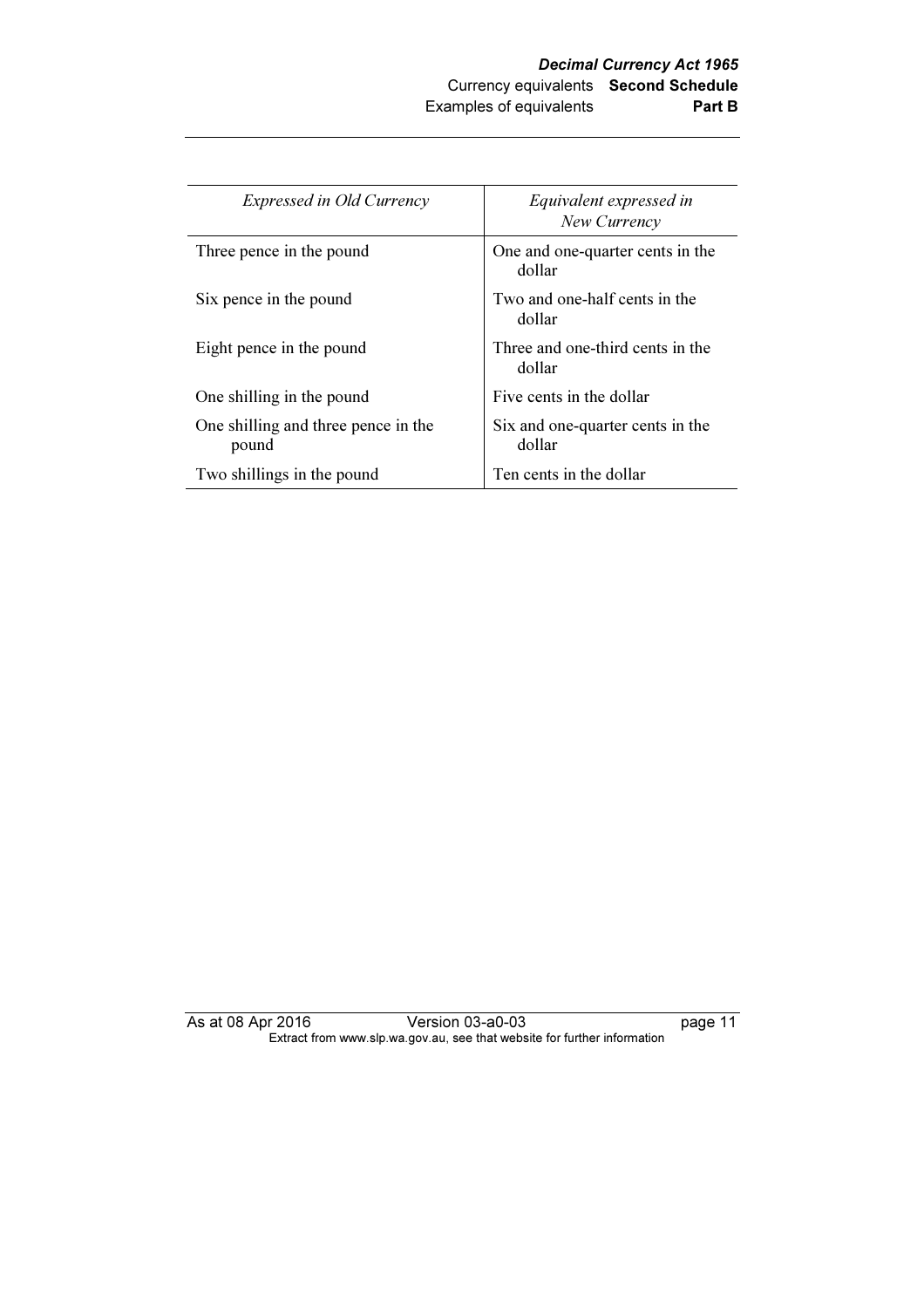# Third Schedule — Recommendations for Notation in Decimal Currency

 $[s. 7(2)]$ 

[Heading amended by No. 19 of 2010 s. 16(5).]

#### Expression of Amounts in Figures

- \$59 or \$59.00 where the amount consists of an exact number of dollars.
- \$59.01 or \$59.09 where the amount consists of dollars plus cents in the range from 1 to 9.
- \$59.10 to \$59.99 where the amount consists of dollars plus cents in the range from 10 to 99.
- \$0.09 or 9 cents or 9c where the amount is less than one dollar and is cents in the range from 1 to 9.
- \$0.59 or 59 cents or 59c where the amount is less than one dollar and is cents in the range from 10 to 99.
- Note. The decimal point should be followed by two figures at least, and one or more figures (as 0 in some cases) should appear between the dollar symbol and the decimal point.

#### Fractions of a cent

An amount involving a fraction of a cent (for example, three and a quarter cents) may be expressed as —  $$0.0325$  or  $$0.03\frac{1}{4}$  or  $3\frac{1}{4}$  cents or  $3\frac{1}{4}$ c.

page 12 Version 03-a0-03 As at 08 Apr 2016<br>Extract from www.slp.wa.gov.au, see that website for further information  $\mathbf{F}$  from which was the set that we besite for further information  $\mathbf{F}$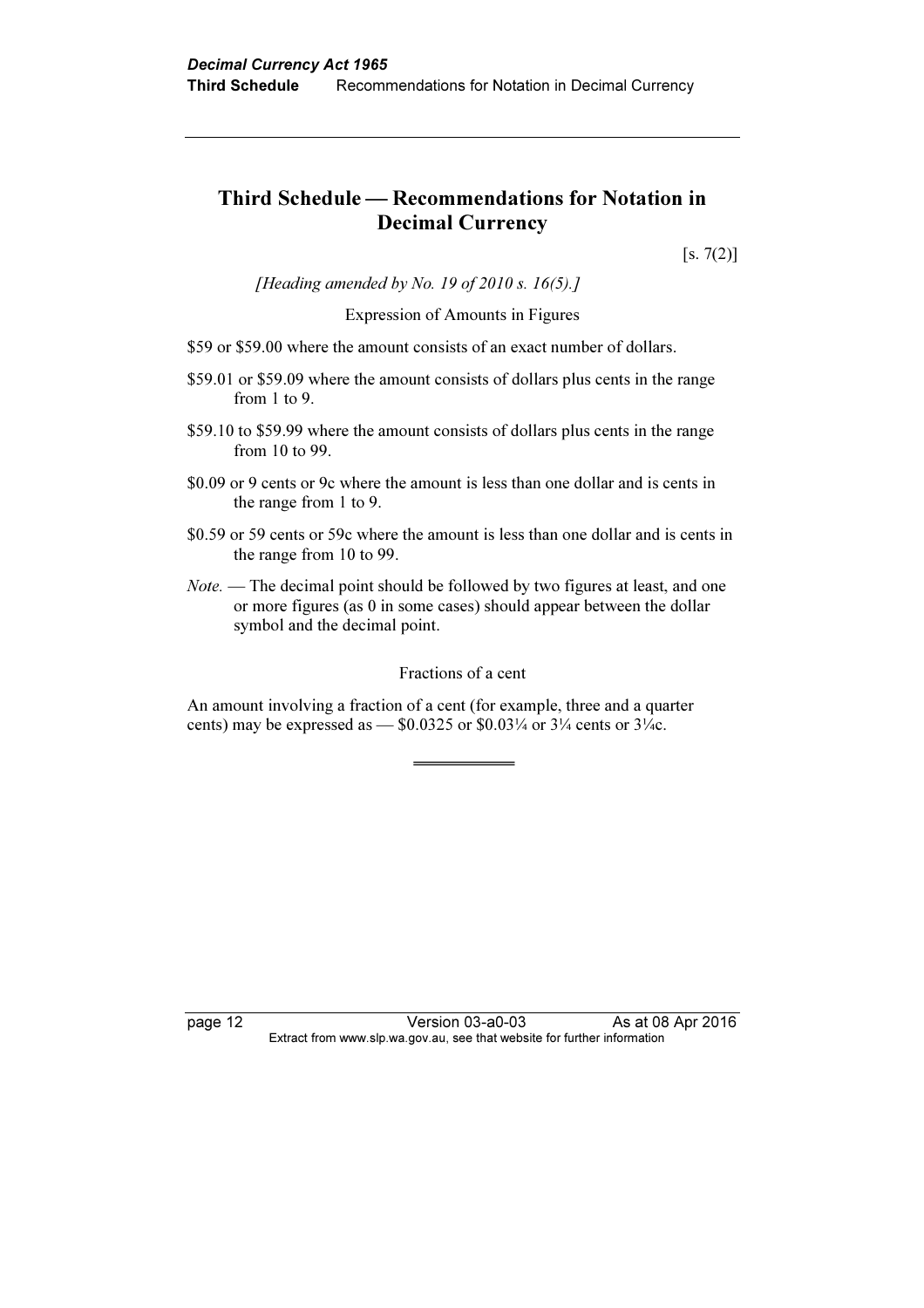$page 13$ 

#### **Notes**

1 This is a compilation of the Decimal Currency Act 1965 and includes the amendments made by the other written laws referred to in the following table. The table also contains information about any reprint.

#### Compilation table

| Short title                                                                                                    | <b>Number</b><br>and year | Assent      | Commencement                                                                                             |  |
|----------------------------------------------------------------------------------------------------------------|---------------------------|-------------|----------------------------------------------------------------------------------------------------------|--|
| Decimal Currency<br>Act 1965                                                                                   | 113 of 1965               |             | 21 Dec 1965 Act other than s. 4-9:<br>21 Dec 1965 (see s. 2(1));<br>s. 4-9: 14 Feb 1966 (see s. $2(2)$ ) |  |
| Reprint of the Decimal Currency Act 1965 authorised 26 Mar 1973                                                |                           |             |                                                                                                          |  |
| Grain Marketing<br>Act 1975 s. 2                                                                               |                           |             | 85 of 1975 18 Nov 1975 21 Nov 1975 (see s. 1(2) and<br><i>Gazette</i> 21 Nov 1975 p. 4241)               |  |
| Decimal Currency Order 1991 (see Gazette<br>13 Dec 1991 p. 6177)                                               |                           |             | 13 Dec 1991                                                                                              |  |
| <b>Local Government</b><br>(Consequential)<br>Amendments) Act 1996<br>s.4                                      | 14 of 1996                |             | 28 Jun 1996 1 Jul 1996 (see s. 2)                                                                        |  |
| <b>Reprint of the <i>Decimal Currency Act 1965</i></b> as at 22 Jun 2001 (includes amendments<br>listed above) |                           |             |                                                                                                          |  |
| Standardisation of<br>Formatting Act 2010 s. 16                                                                | 19 of 2010                | 28 Jun 2010 | 11 Sep 2010 (see s. $2(b)$ ) and<br><i>Gazette</i> 10 Sep 2010 p. 4341)                                  |  |
| <b>Reprint 3: The <i>Decimal Currency Act 1965</i> as at 8 Apr 2016</b> (includes amendments                   |                           |             |                                                                                                          |  |

listed above)

- 2 The amendments made by s. 4 to the Acts specified in the First Schedule have had effect so the Acts and amendments have been omitted from that Schedule under the Reprints Act 1984 s. 7(4)(e).
- 3 See the *Interpretation Act 1984* s. 26(4) which displaces this provision.
- 4 Repealed by the Reprints Act 1984.
- 5 Repealed by the Interpretation Act 1984.

| As at 08 Apr 2016 | Version 03-a0-03                                                         |
|-------------------|--------------------------------------------------------------------------|
|                   | Extract from www.slp.wa.gov.au, see that website for further information |